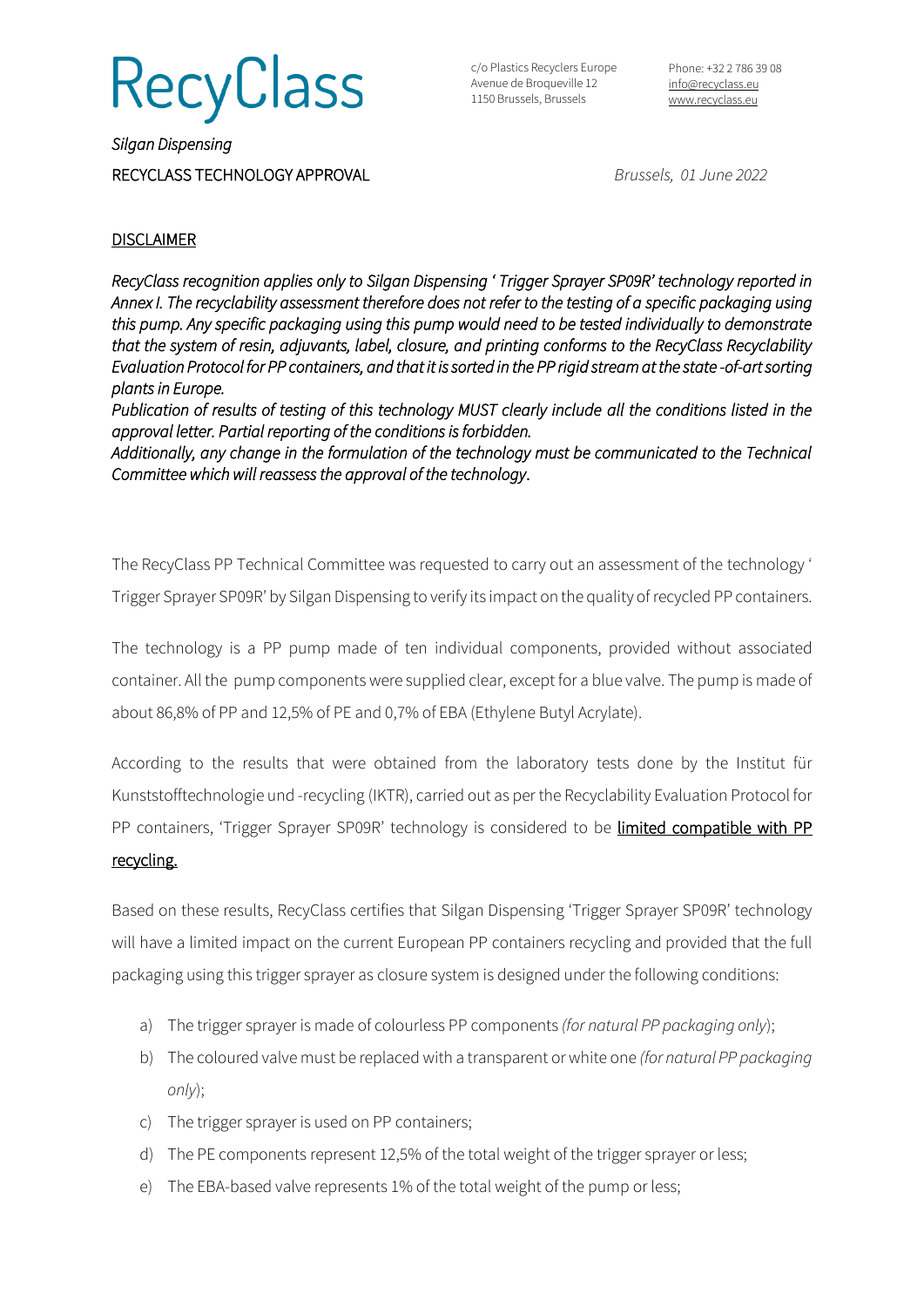- f) All components of the pump are lower than  $1 g/cm^3$ ;
- g) The pump is designed to allow consumers to access as much as possible the product, i.e. the amount of product left should be lower than 5% of the total packaging weight.

RecyClass concludes that Silgan Dispensing 'Trigger Sprayer SP09R' technology as per current market conditions and knowledge, is limited compatible with the existing European industrial recycling processes for PP containers. Indeed, the recycled plastic generated after the recycling process was successfully tested in injection moulding applications up to a concentration of 50% innovation<sup>1</sup>.

## The present PP-based trigger sprayer should be used on PP container in order to optimize recyclability. It should be noteworthy that the use of this PP-based trigger sprayer on HDPE containers will reduce the quality of HDPE recycled plastic, as the PP compatibility with PE recycling is limited.

#### *About* RecyClass

<sup>1</sup> [Recyclability Evaluation Protocol for PP containers](https://recyclass.eu/recyclability/test-methods/)



c/o Plastics Recyclers Europe Avenue de Broqueville 12 1150 Brussels, Brussels

Phone : +32 2 786 39 08 info[@recyclass.eu](mailto:recyclass@plasticsrecyclers.eu) www.recyclass.eu

RecyClass is a comprehensive cross-industry initiative that works to advance plastic packaging recyclability and to establish a harmonized approach towards recycled content calculation and its traceability in Europe. Activities within RecyClass include the development of Recyclability Evaluation Protocols and scientific testing methods for innovative materials which serve as the base for the Design for Recycling Guidelines and the Recycling Online Tool. RecyClass offers Recyclability Certifications for plastic packaging and Recycled Content Traceability Certification for plastic products. Contact[: Jean-Emile.Potaufeux@plasticsrecyclers.eu,](mailto:Jean-Emile.Potaufeux@plasticsrecyclers.eu) [www.recyclass.eu](http://www.recyclass.eu/)